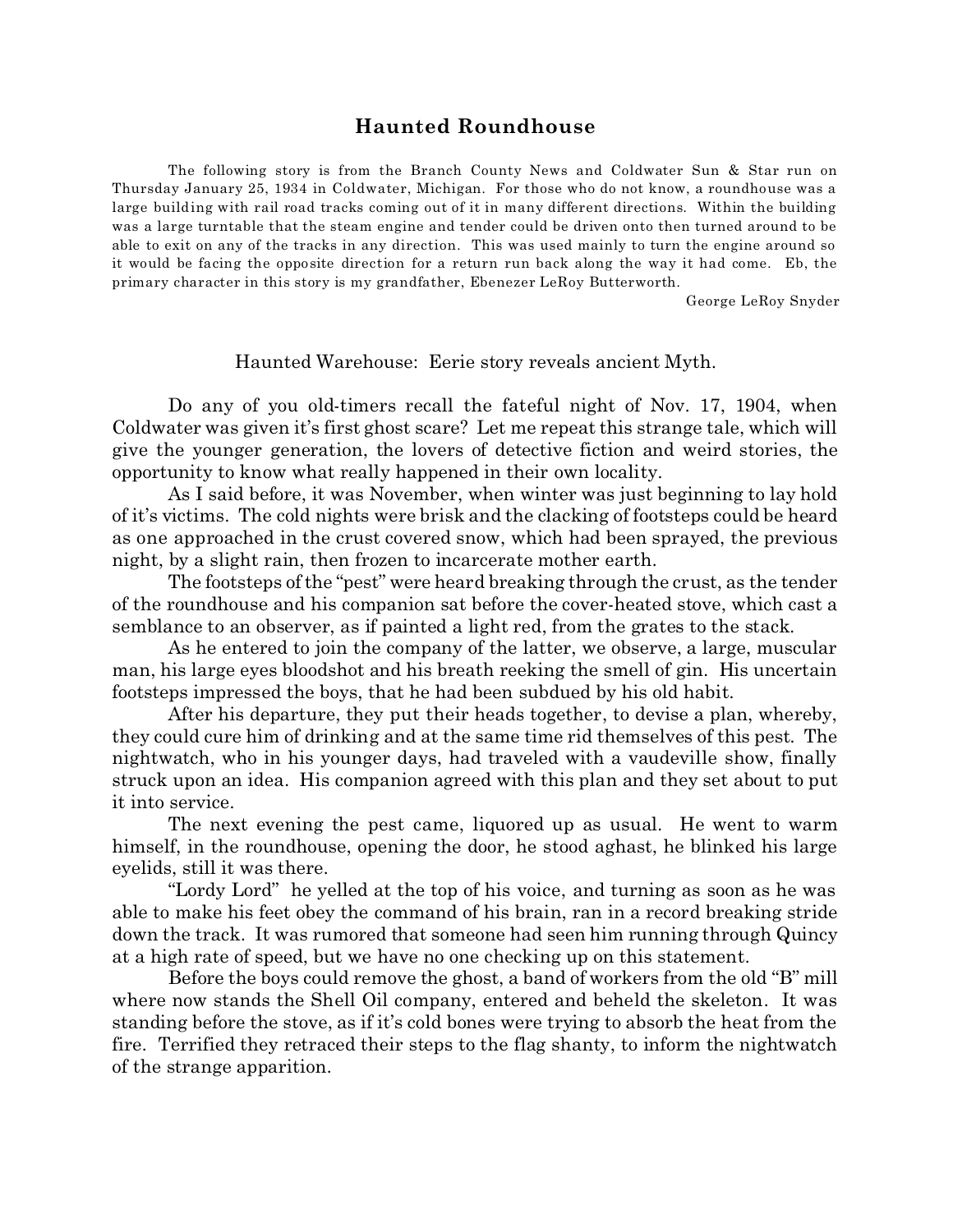They found him in the flag shanty with his companion, eating his lunch, laughing and joking as was his usual manner. The leader of the group said, "Eb, there is a ghost in the roundhouse." His voice betrayed his fright. Eb, winked at his companion and replied with an invented story.

"Haven't you ever heard of the murdered fireman?" Delaying time, while his partner left unobserved to dispose of the ghost.

They all answered, "No."

Eb continued with difficulty to keep from laughing. "Well, it happened on this run. The engineer and the fireman were both in love with the same girl. A fight occurred on which the fireman was killed, hit on the head with a wrench, I believe. The engineer, wishing to dispose of the body, dumped it here, as the train slowed down for the station, and his ghost is supposed to be waiting for the engineer to return, but I don't believe a word of what I have just said."

"But we have just seen him." They all answered in a chorus.

"I would like to see this ghost myself." Eb said in a doubtful voice..

"Come with us." They all replied, and led the way back to the roundhouse.

Inside there was nothing, but the atmosphere of the huge building pierced only by the rays of the fire in the stove.

"There is nothing here," Eb said in an irony voice, "go home and sleep it off boys, you will feel better in the morning."

Some of the men scratched their heads, while others just said, "Well I'll be damned."

Nothing more was seen or heard of the ghost until a German flue setter arrived from Elkhart, to make some repairs. The boys wishing to have some fun with the little German, repeated the show.

He returned late one evening to ask if they had by chance found a tool which he had misplaced or lost. Entering the roundhouse, he witnessed a sight he never forgot. Facing him was the skeleton, the witness of the skull and bones piercing the inky blackness of the interior. Then all of the sudden, it disappeared, as if pulled into the heavens.

"Mein Gott!" he cried, "vot vas it?" And ran in the direction of the engine. Eb who had busied himself by coaling the tender, was not surprised to see the little fat German out of breath, murmuring to himself in German. "Somethings-the-matter. I-see-somethings." he blurred out between breaths.

They were interrupted by the timely appearance of Eb's companion, to which Eb repeated mockingly, "He sees somethings, probably his missing tool."

The little German could see that they were making fun of him and said, "I vos nott a drinker, but boys, please come mitt me and haff derr schnopps." Not knowing wether it was fright or embarrassment, that he wished them to accompany him from the yards, they readily agreed.

At the taproom, his tongue became loose by the drinks, and he related the experience. The German''s story confirming the previous rumors of the workers from the "B" mill, added to the excitement of the customers. The news spread fast and a complaint was sent to headquarters. A company detective was dispatched to solve the mystery of the ghost.